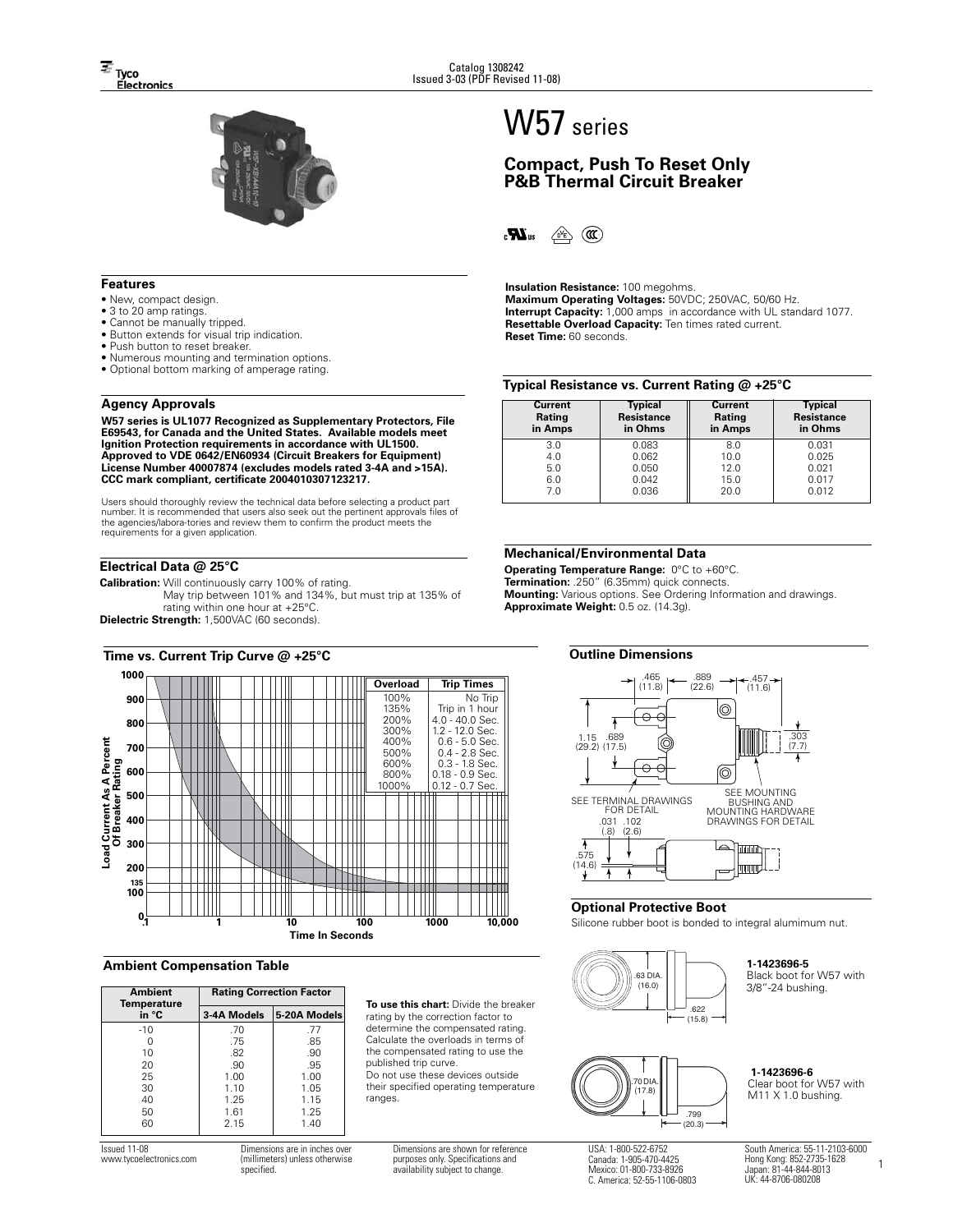$\overline{\equiv}$  Tyco

Catalog 1308242 Issued 3-03 (PDF Revised 11-08)

|                             | ISSUEd 3-03 (PDF Revised 11-08)<br>Electronics                                                                                                                                                                                                                                                                                                                                                                                                                                                                                                                                                           |  |  |  |  |
|-----------------------------|----------------------------------------------------------------------------------------------------------------------------------------------------------------------------------------------------------------------------------------------------------------------------------------------------------------------------------------------------------------------------------------------------------------------------------------------------------------------------------------------------------------------------------------------------------------------------------------------------------|--|--|--|--|
| <b>Ordering Information</b> |                                                                                                                                                                                                                                                                                                                                                                                                                                                                                                                                                                                                          |  |  |  |  |
|                             | W<br>$-X$<br>57<br>B<br>0<br>1<br>A<br>4<br>А<br>1<br>-4<br>Typical Part No. >                                                                                                                                                                                                                                                                                                                                                                                                                                                                                                                           |  |  |  |  |
|                             | 1. Designator:<br>$W =$ Circuit breaker                                                                                                                                                                                                                                                                                                                                                                                                                                                                                                                                                                  |  |  |  |  |
|                             | 2. Series Number:<br>57 = Compact, Single Pole, Push-to-Reset, Thermal Model                                                                                                                                                                                                                                                                                                                                                                                                                                                                                                                             |  |  |  |  |
|                             | 3. Circuit Function:<br>$X =$ Series Trip                                                                                                                                                                                                                                                                                                                                                                                                                                                                                                                                                                |  |  |  |  |
|                             | 4. Button Color & Rate Marking:<br>$A =$ White, plain, no rate marking<br>G = White, black rate marking (horizontal)<br>$B =$ White, red rate marking (vertical)<br>$H = Black$ , white rate marking (vertical)<br>C = White, black rate marking (vertical)<br>$I = Red$ , plain, no rate marking<br>D = Black, plain, no rate marking<br>$J = Black$ , no rate marking on button,<br>$E = Black$ , white rate marking (horizontal)<br>white rate marking on bottom of<br>$F =$ White, red rate marking (horizontal)<br>case between terminals.                                                          |  |  |  |  |
|                             | 5. Mounting Bushing:<br>1 = Plastic, 9.8mm (double D) $X$ 9.6mm long, M11x1 threads, (similar to 7/16"), hex base<br>$2$ = Plastic, 3/8" (single D) x 10.5mm long, 3/8"x24 threads, hex base<br>$4 =$ Plastic, snap-in type<br>5 = Metal, 9.8mm (double D) X 9.6mm long, M11x1 threads, (similar to 7/16"), round base<br>$6$ = Metal, 3/8" (single D) x 10.5mm long, 3/8"x24 threads, hex base<br>$7$ = Metal, 10.8mm (double D) x 9.6mm long, M12x1 threads, (similar to 15/32"), round base<br>$8$ = Metal, 3/8" (double D) x 10.0mm long, 3/8"x24 threads, hex base                                  |  |  |  |  |
|                             | Notes: Codes 1 and 3 are similar in size to 7/16" bushings (not exact equivalent).<br>Code 7 is similar in size to a 15/32" bushing (not exact equivalent)                                                                                                                                                                                                                                                                                                                                                                                                                                               |  |  |  |  |
|                             | <b>6. Terminals:</b> (see drawings for detail)<br>$A =$ Quick connect .250" (6.35mm) straight<br>$B =$ Quick connect .250" (6.35mm), bent 90 $^{\circ}$<br>$C =$ Quick connect .250" (6.35mm), bent 45 $^{\circ}$<br>$D =$ Quick connect .250" (6.35mm), bent 90 $^{\circ}$<br>$E =$ Quick connect .250" (6.35mm), bent 90°, PCB compatible<br>$F =$ Quick connect .250" (6.35mm), bent 90°, PCB compatible<br>G = Quick connect .250" (6.35mm), straight (smaller hole)<br>H = One quick connect .250" (6.35mm), one #8-32 screw bent $90^\circ$<br>I = Same as F above, but amperage marking reversed. |  |  |  |  |
|                             | 7. Mounting Hardware:<br>$4$ = Metal knurled nut/hex nut<br>$7 =$ Plastic knurled nut<br>$6$ = Metal hex nut<br>$8$ = Plastic knurled nut with small hole<br>$12$ = Metal knurled nut<br>22 = Plastic knurled nut, metal lockwasher<br>$15 = 2$ metal hex nuts, metal lockwasher<br>18 = Metal hex nut, metal lockwasher<br>$99 = None$                                                                                                                                                                                                                                                                  |  |  |  |  |
|                             | 8. Mounting Hardware Packaging:                                                                                                                                                                                                                                                                                                                                                                                                                                                                                                                                                                          |  |  |  |  |
|                             | $A =$ Assembled to bushing<br>$B =$ Bulk unassembled<br>$C = No$ mounting hardware.<br>9. Maximum Operating Voltage (AC):                                                                                                                                                                                                                                                                                                                                                                                                                                                                                |  |  |  |  |
|                             | $1 = 250VAC$<br>$2 = 125VAC/50VDC$                                                                                                                                                                                                                                                                                                                                                                                                                                                                                                                                                                       |  |  |  |  |
|                             | 10. Nameplate:<br>$0 = \text{None}$<br>$1 =$ Embossed aluminum<br>$2 =$ Silver color printing on black color<br>$3$ = Black color printing on silver color                                                                                                                                                                                                                                                                                                                                                                                                                                               |  |  |  |  |
|                             | 11. Specify Amp Rating:<br>3 <sup>†</sup><br>4 <sup>†</sup><br>6<br>$\overline{7}$<br>8<br>10<br>20 <sub>†</sub><br><b>TNot VDE</b><br>5<br>12<br>15                                                                                                                                                                                                                                                                                                                                                                                                                                                     |  |  |  |  |
|                             | 12. UL Recognition:<br>Leave Blank = UL1077 recognized breaker<br><b>TNot VDE</b><br>M = Model meeting Ignition Protection requirements in accordance with UL1500, in addition to UL1077 recognition t                                                                                                                                                                                                                                                                                                                                                                                                   |  |  |  |  |

**Our authorized distributors are more likely to stock the following items for immediate delivery.**

W57-XB1A4A10-5 W57-XB1A4A10-10 W57-XB1A4A10-20 W57-XB1A5A10-10 W57-XB1A5A10-20W57-XB1A4A10-15 W57-XB1A5A10-5

W57-XB1A5A10-15

**ORDERING NOTE:** Mounting hardware can be ordered separately. Some options are subject to extended leadtimes and significant minimum order quantities.

## **Mounting Bushings and Recommended Panel Cutouts**



South America: 55-11-2103-6000 Hong Kong: 852-2735-1628 Japan: 81-44-844-8013 UK: 44-8706-080208

C. America: 52-55-1106-0803